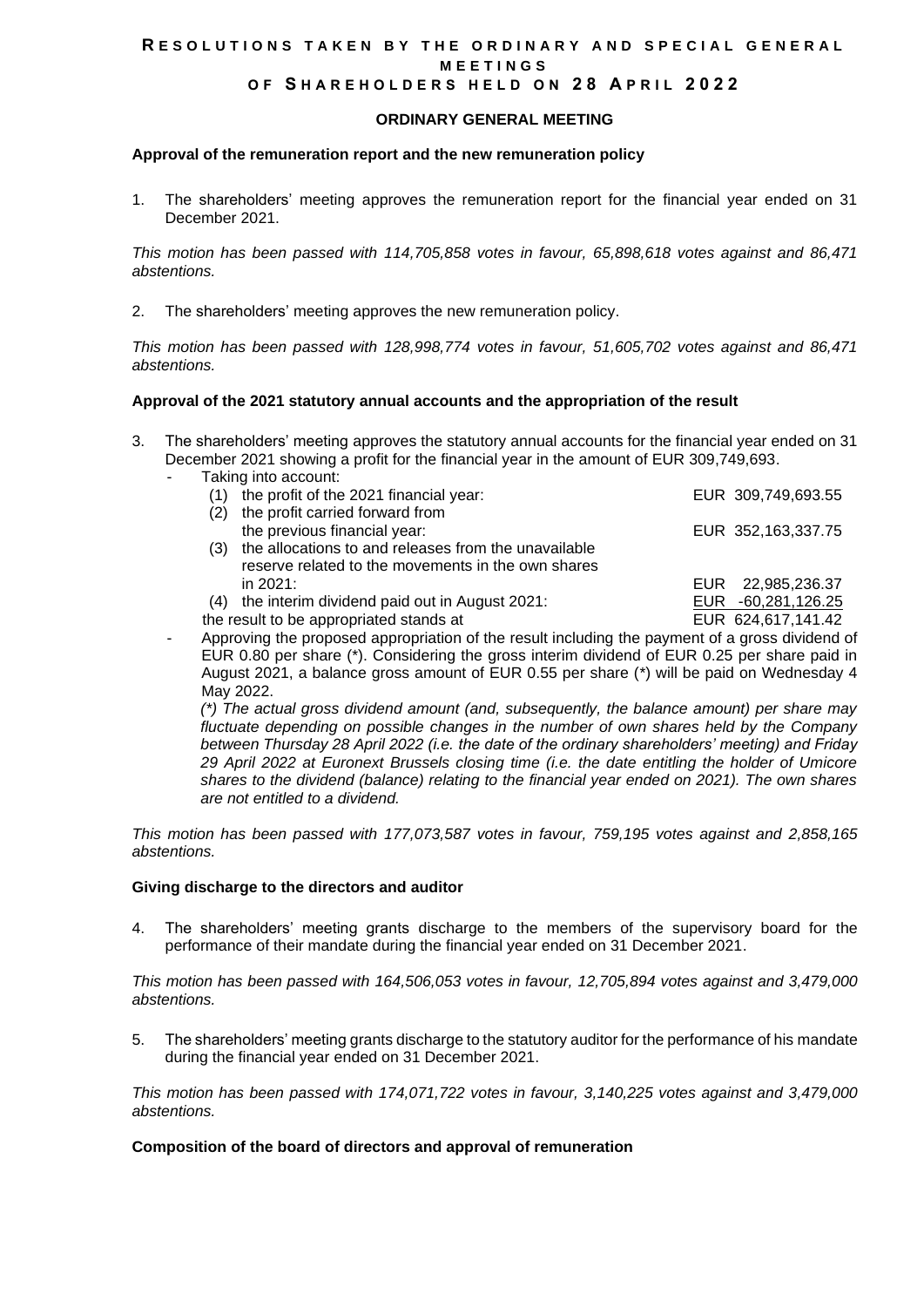6. The shareholders' meeting re-elects Mrs Françoise Chombar as independent member of the supervisory board. The criteria used to assess her independence are those set forth in article 3.5 of the 2020 Belgian Code on corporate governance.

*This motion has been passed with 167,347,189 votes in favour, 13,138,225 votes against and 205,533 abstentions.*

7. The shareholders' meeting re-elects Mr Laurent Raets as member of the supervisory board.

*This motion has been passed with 143,123,475 votes in favour, 11,171,324 votes against and 26,396,148 abstentions.*

8. The shareholders' meeting elects Mrs Alison Henwood as new, independent member of the supervisory board with effective date 1 September 2022. The criteria used to assess her independence are those set forth in article 3.5 of the 2020 Belgian Code on corporate governance.

*This motion has been passed with 180,266,194 votes in favour, 219,220 votes against and 205,533 abstentions.*

- 9. The shareholders' meeting approves the supervisory board members' remuneration proposed for the financial year 2022 consisting of:
	- at the level of the supervisory board: (1) a fixed fee of EUR 60,000 for the chairperson and EUR 30,000 for each other member, (2) a fee per attended meeting of (a) EUR 5,000 for the chairperson, (b) EUR 3,000 for each other Belgium-based member and (c) EUR 4,000 (in case of physical attendance) or EUR 3,000 (in case of attendance by means of tele- or videoconference) for each foreign-based member, and (3) by way of additional fixed remuneration, a grant of 2,000 Umicore shares to the chairperson and 1,000 Umicore shares to each other member, which shares must be kept until at least one year after the member concerned leaves the supervisory board and at least three years after the moment of award pursuant to article 7.6 of the 2020 Belgian Code on corporate governance;
	- at the level of the audit committee and of the nomination and remuneration committee: (1) a fixed fee of EUR 10,000 for the chairperson of the committee and EUR 5,000 for each other member, and (2) a fee per attended meeting of (a) EUR 5,000 (general rule) or EUR 6,000 (only in case of physical attendance and for committee meetings not combined with a supervisory board meeting, and in any event only if the chairperson is foreign-based) for the chairperson, and (b) EUR 3,000 for each other member (general rule) or EUR 4,000 (only in case of physical attendance and for committee meetings not combined with a supervisory board meeting) for each other foreign-based member.

*This motion has been passed with 175,600,564 votes in favour, 820,648 votes against and 4,269,735 abstentions.*

# **SPECIAL GENERAL MEETING**

# **Approval of change of control provision**

1. Approving, in accordance with article 7:151 of the BCCA, clause 7.2 of the sustainability-linked revolving facility agreement dated 19 October 2021 between Umicore (as borrower) and several financial institutions (as lenders), which exempts the lenders from further funding (except under rollover loans) and also, under certain conditions, entitles them to cancel their commitment under said agreement, causing their participation in all amounts (outstanding loans, accrued interests and any other amounts) to be immediately due and payable, in the event that any person or group of persons acting in concert gain(s) control over Umicore.

*This motion has been passed with 170,252,921 votes in favour, 9,717,749 votes against and 720,277 abstentions.*

# **EXTRAORDINARY GENERAL MEETING**

## **Renewal of the authorisation to acquire own shares**